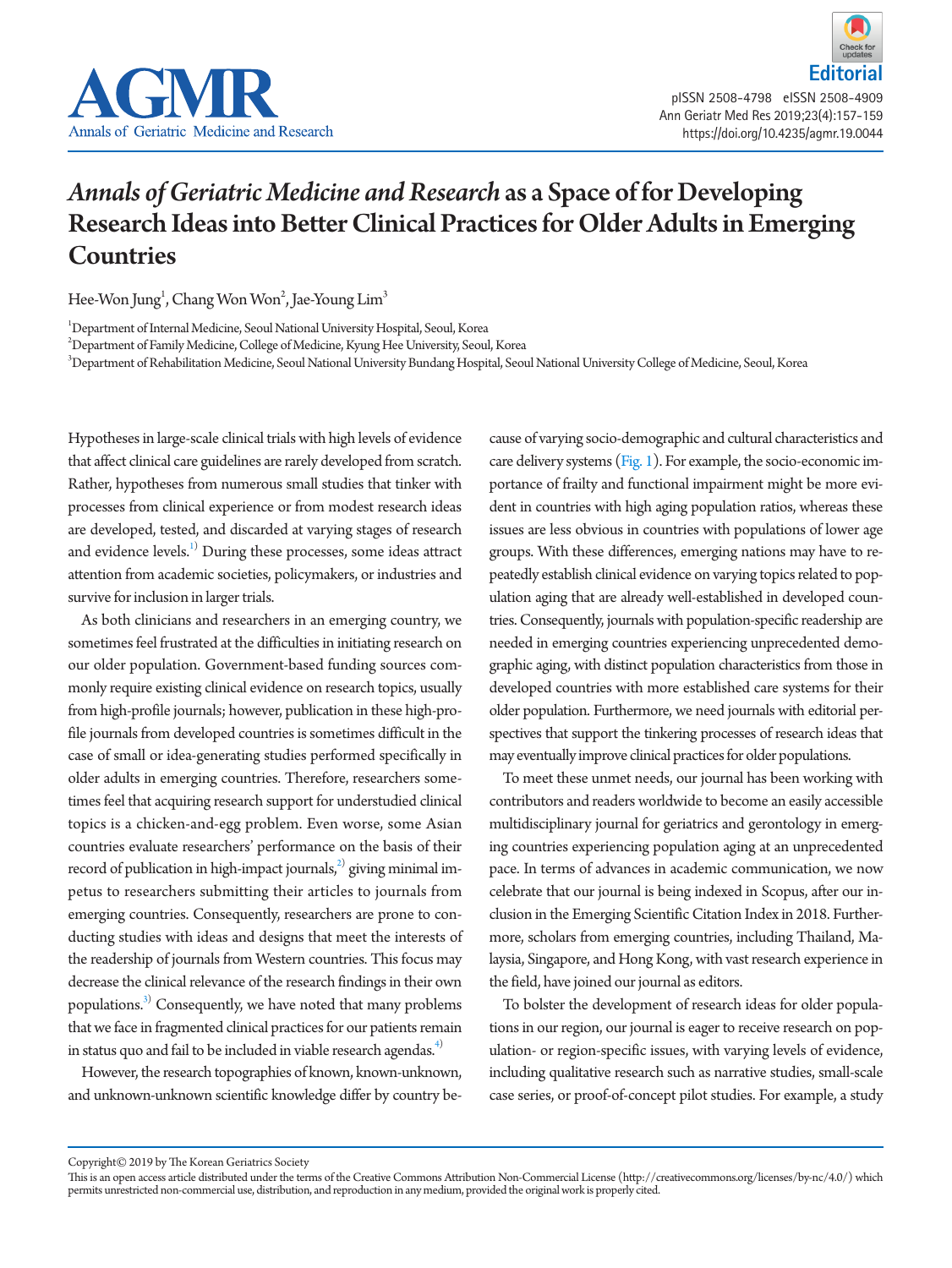## <span id="page-1-2"></span>**Research frontlines**

- These frontlines can vary with demographic, cultural characteristics
- Journals and academic societies can guide these frontlines for researchers



**Fig. 1.** Research topography for scientific knowledge.

from Japan by Hattori et al.<sup>[5](#page-2-2))</sup> describing cases of successful removal of percutaneous endoscopic gastrostomy tubes in patients with advanced dementia reflects unique cultural characteristics in East Asian countries regarding the importance of providing oral or enteral nutrition even to terminally frail patients. Similarly, a study from Brunei by Akbar et al.<sup>6)</sup> reports the perspectives of healthcare providers, including the cultural characteristics of Asian countries in terms of hierarchies among professionals and mood or pain status in less-expressive patients. Regarding the population-specific research topography of geriatrics and gerontology, we will publish more reviews and opinions to provide research perspectives, serv-ing as signposts for planning studies.<sup>[7\)](#page-2-4)</sup> We welcome active input from varying countries, in addition to current contributions from small interest groups within the Korean Geriatrics Society.

As most countries have insufficient geriatric care workforces to serve the substantial healthcare demands of their rapidly aging populations, expanding geriatric concepts will be essential, as already observed in developed countries. To expand the concept of geriatrics to non-geriatric specialists and students, we also call for research on strategies for interprofessional geriatric education and geriatric teaching programs for medical students. Sharing of country-specific experiences and current problems in developing geriatric education systems will allow dialectic evolution of each country's system to improve efficiency.<sup>8)</sup> Moreover, societies are in the processes of developing and advancing optimal care delivery sys-

tems for older adults with varying functional capacities and multimorbidity that are currently lacking in most countries. In these processes, clinicians, researchers, and policymakers can learn and brainstorm by sharing their country's history, current situation, and plans for geriatric care. In 2018 and 2019, we received input from diverse countries, including Australia,<sup>9)</sup> Taiwan,<sup>10)</sup> and Korea.<sup>11)</sup> We hope to soon offer more papers on care model development in older populations.

In the next decade, most emerging countries are expected to experience increasing demands for their aging populations, with shortages of geriatric workforces and ailing healthcare systems that were designed for the 20th century. Our journal will serve as an arena for brainstorming among emerging nations worldwide to bring research ideas into practice by providing evidence in these aging populations.

## **CONFLICT OF INTEREST DISCLOSURES**

The authors claim no conflicts of interest.

## **REFERENCES**

- <span id="page-1-0"></span>1. [Grimes DA, Schulz KF. An overview of clinical research: the lay](https://doi.org/10.1016/S0140-6736(02)07283-5)  [of the land. Lancet 2002;359:57-61.](https://doi.org/10.1016/S0140-6736(02)07283-5)
- <span id="page-1-1"></span>2. [Quan W, Chen B, Shu F. Publish or impoverish: an investigation](https://doi.org/10.1108/AJIM-01-2017-0014)